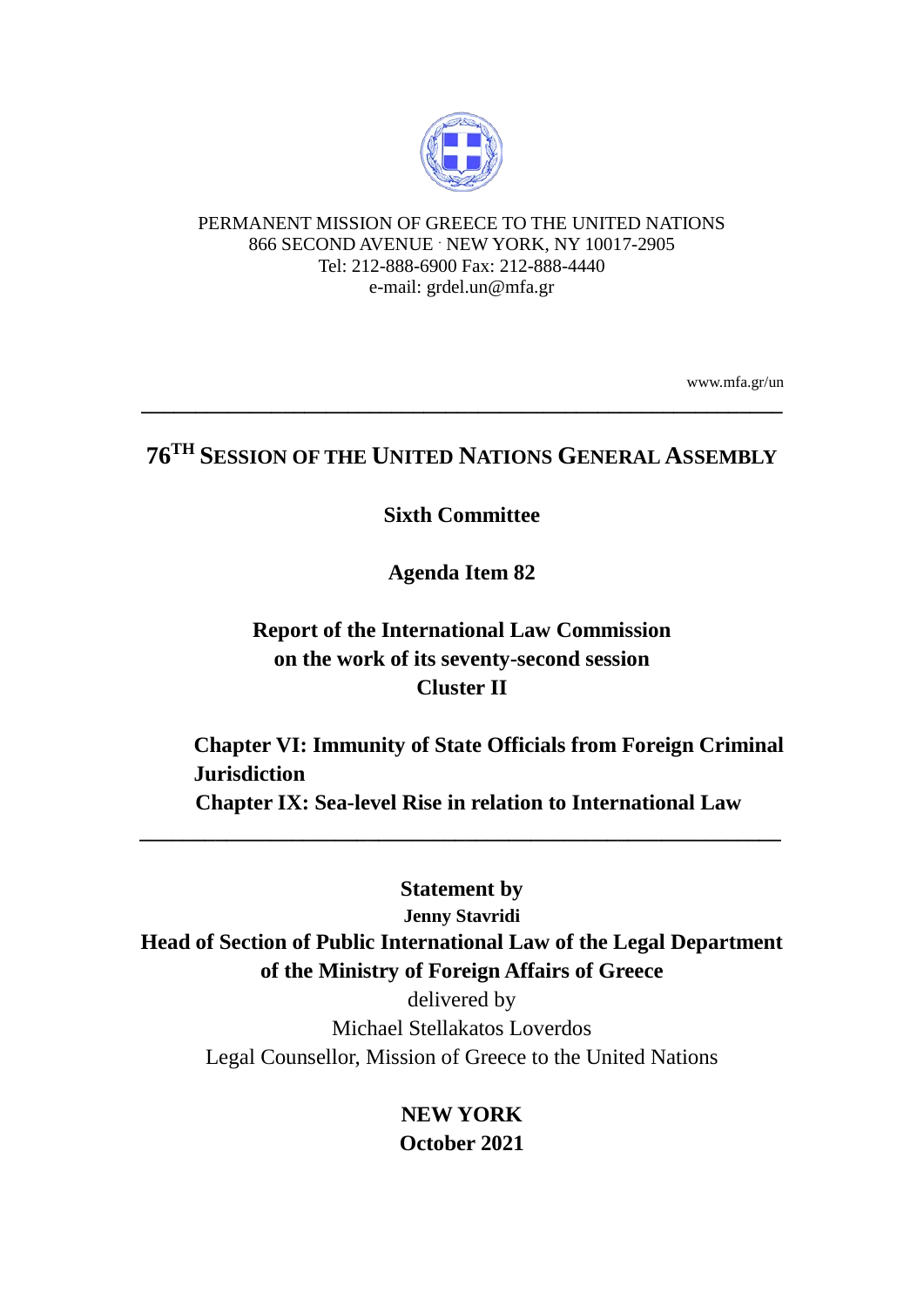#### **Chapter VI: Immunity of State Officials from Foreign Criminal Jurisdiction**

#### Madam Chair,

Let me at the outset commend the Special Rapporteur for the clear and concise eighth Report with which she has concluded the examination of the topic as well as for her dedication and all her efforts that enabled the Commission to make this year considerable progress on the topic with the provisional adoption of 6 new Draft Articles on the procedural aspects of immunity. We hope that the Commission will be able to overcome the differences of views on this sensitive issue and complete in a spirit of collegiality the first reading of the Draft Articles during the quinquennium.

#### Madam Chair,

Having in mind that, as mentioned in the Commentaries, some of the provisionally adopted Draft Articles are subject to further review by the Commission before the first reading, in order to ensure that the use of certain key terms are consistent and systematic throughout the whole set of the Draft Articles, we would like, at this stage, to state the following:

With regard to Draft Article 8, we wonder whether the phrases "may be affected by the exercise of its criminal jurisdiction" and "may affect an official of another State" in paragraph 1 and 2 thereof are too broad and general and we would like to invite the Commission to consider whether these phrases could be supplemented with further qualifications in order to clearly delimit their scope.

Regarding Draft Article 9, we welcome the alignment of the temporal standard for notifying the State of the official with the one stipulated in subparagraphs (a) and (b) of paragraph 2 of Draft Article 8. However, here again we share the concerns expressed within the Drafting Committee that the phrase "that may affect an official of another State» is too broad and could have unintended effects on the forum State's exercise of criminal jurisdiction. With regard to paragraph 2 of this Article, we are not sure that the purpose of this paragraph, which to our understanding is to provide for a minimum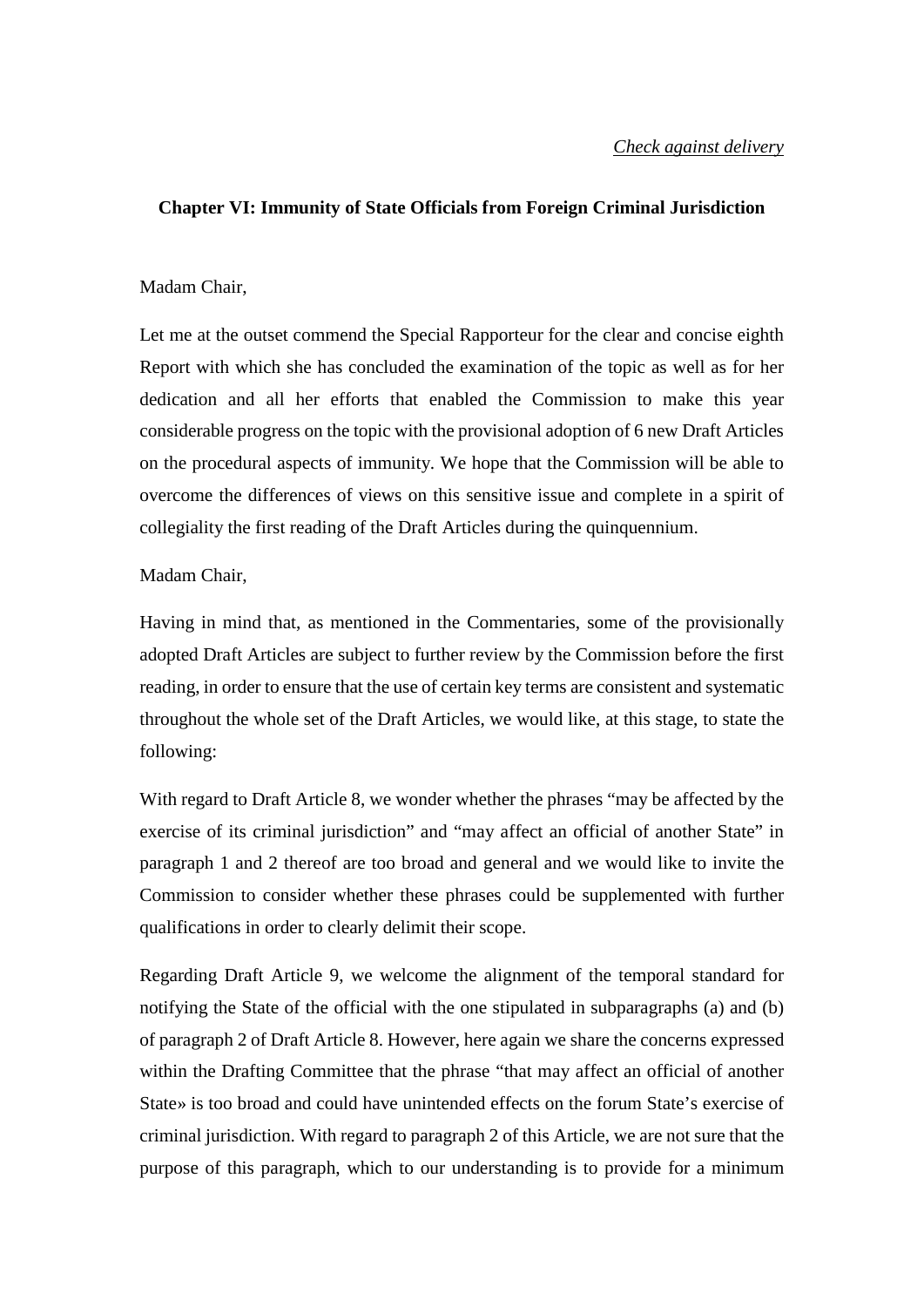threshold of information to be included in the notification, is served with the adverb "inter alia". Finally, concerning paragraph 3 of the same Draft Article, we welcome the fact that after its reformulation by the Commission the diplomatic channels are mentioned first and the "applicable international cooperation and mutual legal assistance treaties" are only included as a subcategory of "other means of communication accepted for that purpose by the State concerned". Indeed, taking into account the specific content and way of operation of these treaties, we share the concerns expressed within the Commission as reflected in the relevant Commentary, since it is still not clear to us how such treaties can be used for the purposes of this Draft Article. In this respect, further explanations -and if possible concrete examples- by the Commission in the Commentary of this Draft Article would be particularly useful.

With respect to paragraph 5 of Draft Article 11 providing for the irrevocability of the waiver of immunity, we tend to agree with those members of the Commission who doubted the usefulness and desirability of this provision, since the relevant treaties adopted so far do not expressly refer to this issue and State practice is limited.

#### Madam Chair,

Turning now to the Draft Articles 17 and 18 which were proposed by the Special Rapporteur in her eighth report and referred to the Drafting Committee, we would like to note the following:

In our statement in 2018 we have expressed doubts as to the advisability of examining the effect that the duty to cooperate with an international criminal tribunal may have on the immunity of State officials from foreign criminal jurisdiction, not only because such an exercise would go beyond the scope of the present Draft Articles as defined in Draft Article 1, but also in view of the diversity of existing international criminal tribunals and the fact that the relevant duty of States and the procedural treatment of these cases are mainly governed by the statutes of those tribunals. Taking into account this year's debate within the Commission and the concerns expressed by some members about the inclusion of a "without prejudice" clause as proposed in Draft Article 18, we hope that the Commission will be able to propose a wording on the relationship between the present Draft Articles and the norms governing international criminal tribunals – preferably as a new paragraph 3 of Draft Article 1- which would highlight the autonomy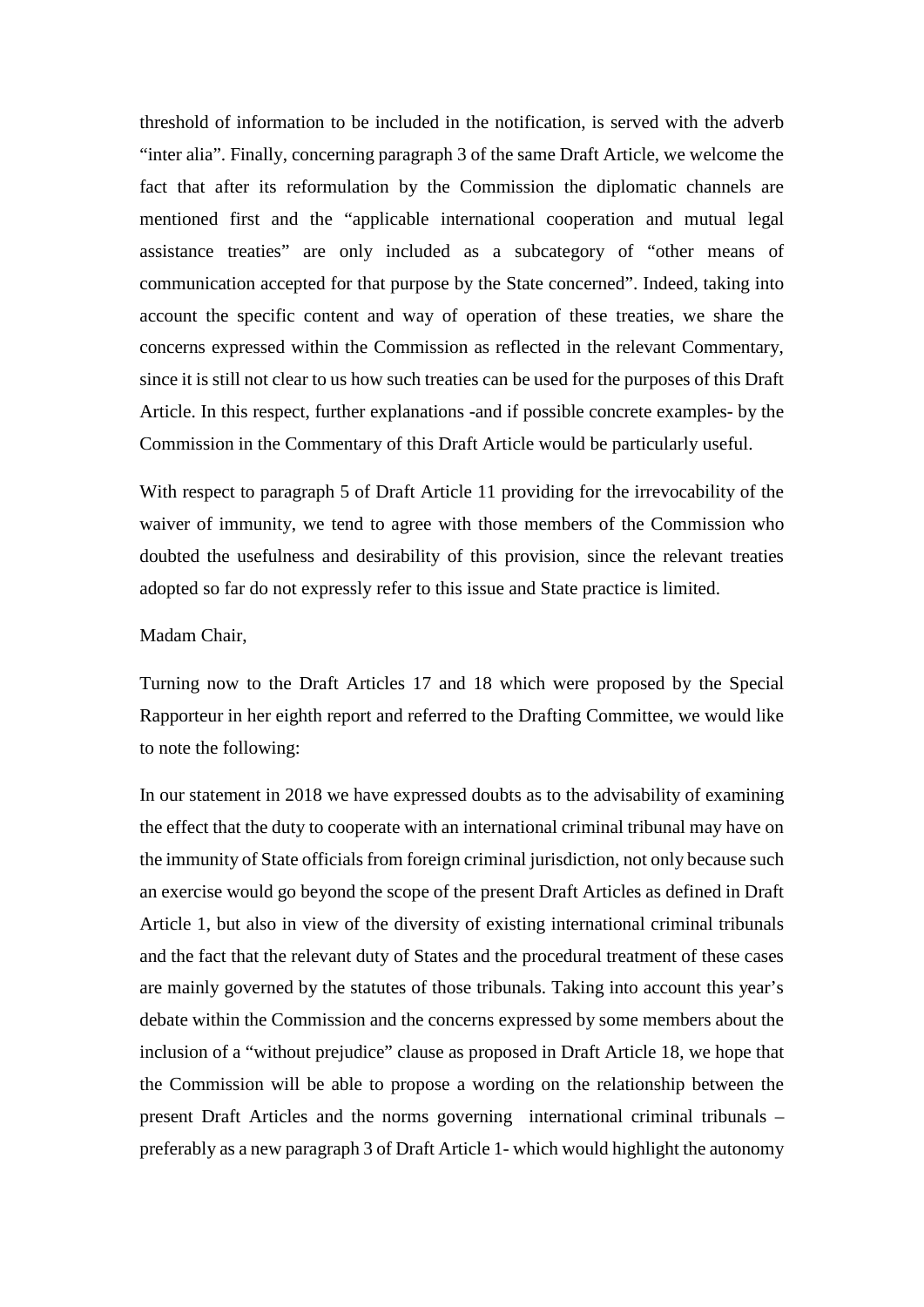of the respective legal regimes without implying a hierarchical relationship between them.

Regarding, finally, Draft Article 17 on disputes settlement, we share the view of some Commission members that the intended purpose of this provision is critical in order to decide about its inclusion in the Draft Articles and its proper formulation. In this respect, we understand that the intention of the Special Rapporteur was to propose an additional procedural safeguard complementing the procedural guarantees contained in Part Four which would enable States to resolve a controversy arising in the process of determination of immunity at an early stage, avoiding thus a fait accompli, and not a mechanism of last resort for identifying and restoring ex post facto international legality. If this is the case, we believe that this article should be formulated as a general recommendation to States to try to resolve any differences of view regarding the determination and application of immunity at an early stage, using, at their discretion, the means for dispute settlement set forth in Article 33 of the UN Charter.

#### **Chapter IX: Sea-level Rise in relation to International Law**

Madam Chair,

Turning to the topic of Sea-level Rise, I would like first of all to thank the ILC for its Report as well as the Co-chairs for this first issues paper on the subject.

Greece would like to make at this stage some general remarks of a preliminary nature on this first issues paper and intends to come back with more comments as the Commission's study on this issue evolves.

 As is well known, the UNCLOS possesses a universal and unified character, and in this context sets out the legal framework within which all activities in the oceans and seas must be carried out. Therefore, the Convention sets the legal basis for settling and regulating any relevant issue which may arise. With respect to the topic of sea-level rise, the UNCLOS provides the answers to the questions raised, within their proper context. The Convention promotes stability of law as well as maintenance of international peace and security and aims at preserving legal certainty in all matters, including those of maritime entitlements and maritime boundaries. Thus, predictability, stability and certainty, which are inherent to the Convention and guide its application,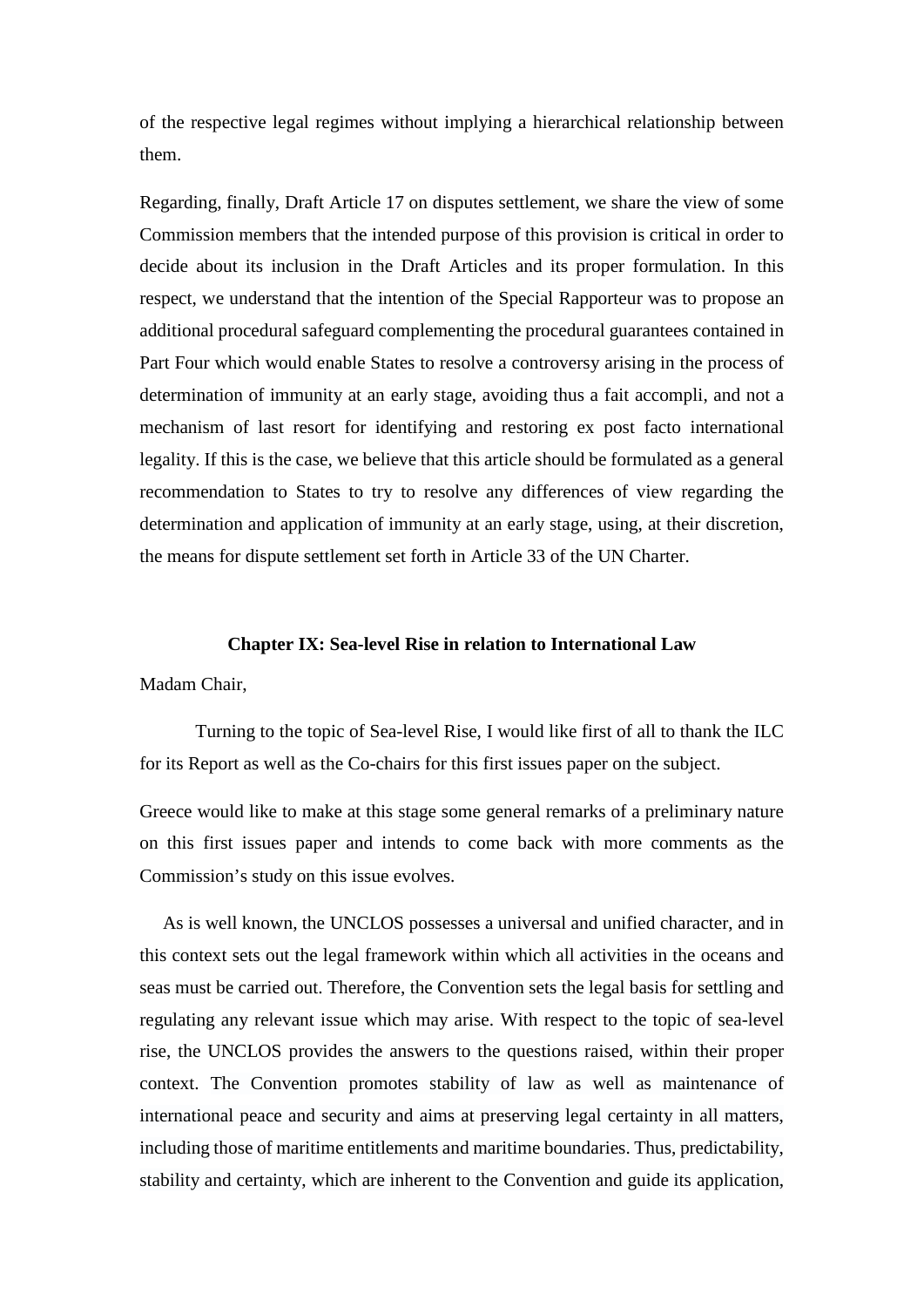require the preservation of baselines and of the outer limits of maritime zones, as well as of maritime entitlements deriving there from, in accordance with the UNCLOS. Consequently, generalized interpretations that could lead to unpredictable and uncertain situations should be avoided.

As rightly observed, the Convention imposes no obligation of reviewing or recalculating baselines or the outer limits of maritime zones established in accordance with its provisions. At this point, Greece underlines the importance of safeguarding the stability of maritime boundaries, confirmed by state practice and international jurisprudence. In its recent judgment in the case of maritime delimitation between Somalia and Kenya, the International Court of Justice "observes that boundaries between States, including maritime boundaries, are aimed at providing permanency and stability" (*Maritime Delimitation in the Indian Ocean, Somalia v. Kenya*, 12 October 2021, p. 57, par. 158). For this reason, in accordance also with earlier jurisprudence, maritime boundary agreements are subject to the rule excluding boundary agreements from fundamental change of circumstances and, consequently, sea-level rise does not affect maritime boundaries.

#### Madam Chair,

Greece would like to underline once again that such sensitive questions should be dealt with caution within the International Law Commission, as they touch upon a carefully balanced legal regime for activities at sea, whose integrity needs to be always maintained. The risk of embarking upon questions (e.g. the study of various sources, and of principles and rules of international law) which have little or no relevance with the topic and also distract from addressing and placing the question within its only natural framework (the UNCLOS), should be avoided. At this point it should be recalled that our previous reservations about this topic were mainly due to our concern that the present study might ignore the complexity of the established rules and delicate balances already achieved in the UNCLOS which is one of the fundamental pillars of international legal order.

Finally, as regards the anticipated format of future discussions on the issue, Greece would appreciate further concrete proposals from the Commission for consideration on behalf of the countries.